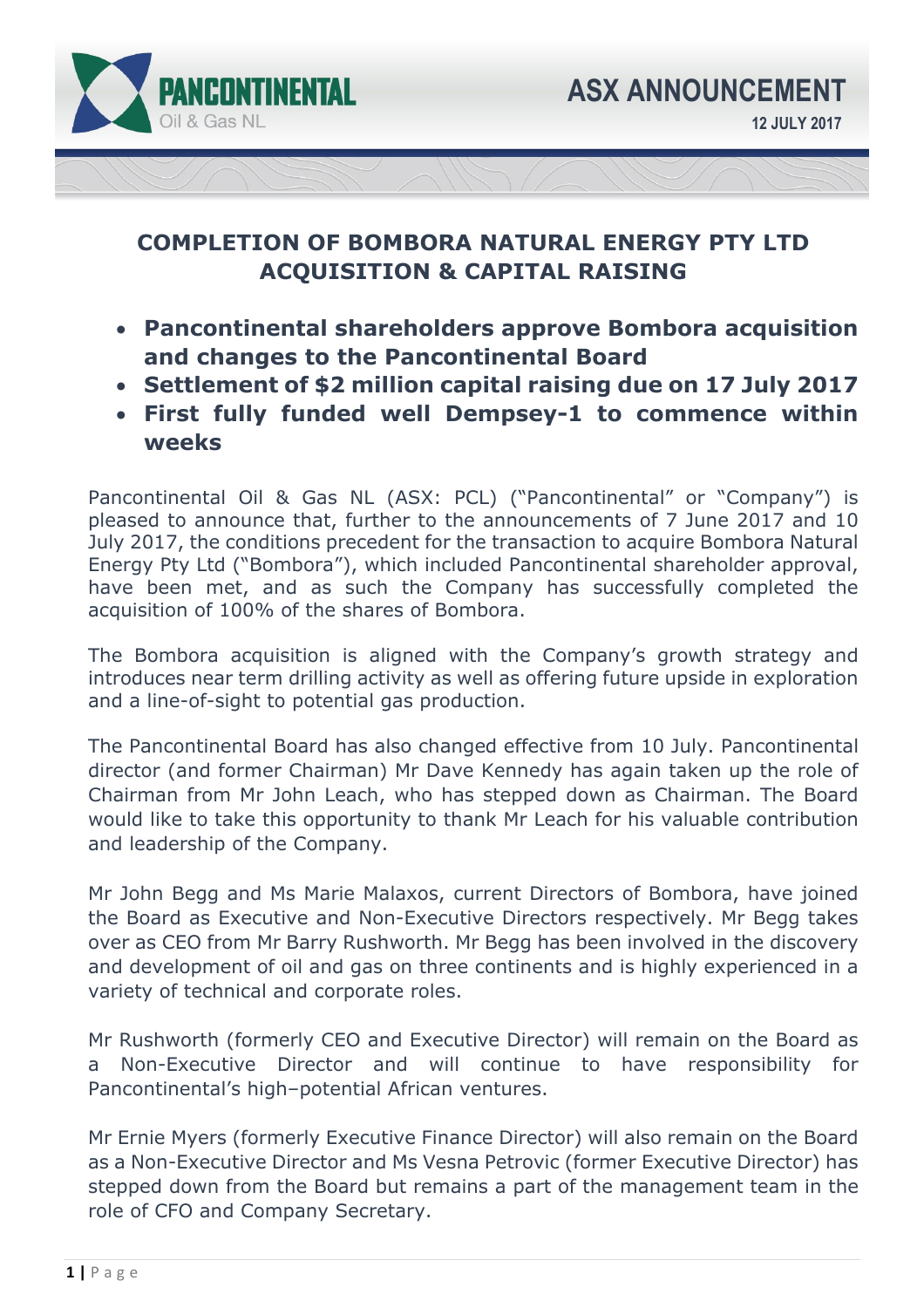Mr Begg, Pancontinental's new Executive Director and CEO, commented:

"*First and foremost, I would like to thank the Board, both past and present, for their hard work and commitment to the Company. The recently announced farmin by ONGC to the flagship Namibia PEL 37 where Pancontinental is carried at 30% through the next well to be drilled confirms the potential of their original vision for the Company. By acquiring Bombora Pancontinental brings into the portfolio funded, near term drilling that could deliver early production.* 

*Although in the new assets Pancontinental will mostly be targeting existing discovered gas resources requiring appraisal drilling to prove commerciality, there are many common elements to the expanded portfolio. The Company continues to focus on conventional plays with high resource volume potential and where it can add value via the drill bit.* 

We expect to be one of the most active junior companies in the sector over the *coming 12 months, with our drilling program commencing in just a few weeks".* 

## **Planned Drilling Activity**

Pancontinental has previously published details of the potential net Prospective Resources for recoverable oil and gas for each of the high graded drilling projects listed below and the following Cautionary Statement about oil and gas resource estimation applies:

#### *\*Cautionary Statement:*

*The estimated quantities of petroleum that may potentially be recovered by the application of a future development project(s) relate to undiscovered accumulations. These estimates have both an associated risk of discovery and a risk of development. Further exploration appraisal and evaluation is required to determine the existence of a significant quantity of petroleum.* 

*The company confirms that it is not aware of any new information or data that materially affects the information included in the relevant market announcement and that all the material assumptions and technical parameters underpinning the estimates in the relevant market announcement continue to apply and have not materially changed.* 

## **Namibia PEL 37**

Pancontinental holds a 30% free carried interest in Petroleum Exploration Permit 37, offshore Namibia. On 4 July 2017, the Company was informed by project operator Tullow Namibia Limited ("Tullow"), that a Farmout Agreement with ONGC Videsh Limited ("ONGC Videsh") had been signed. Pursuant to the Farmout Agreement, Tullow has agreed to transfer to ONGC Videsh a 30% non-operated participating interest in PEL 37, subject to the satisfaction of certain conditions. Tullow will remain the Operator with a 35% interest. This latest development with ONGC Videsh gives the Company confidence that it will enter into a firm drilling program in 2018.